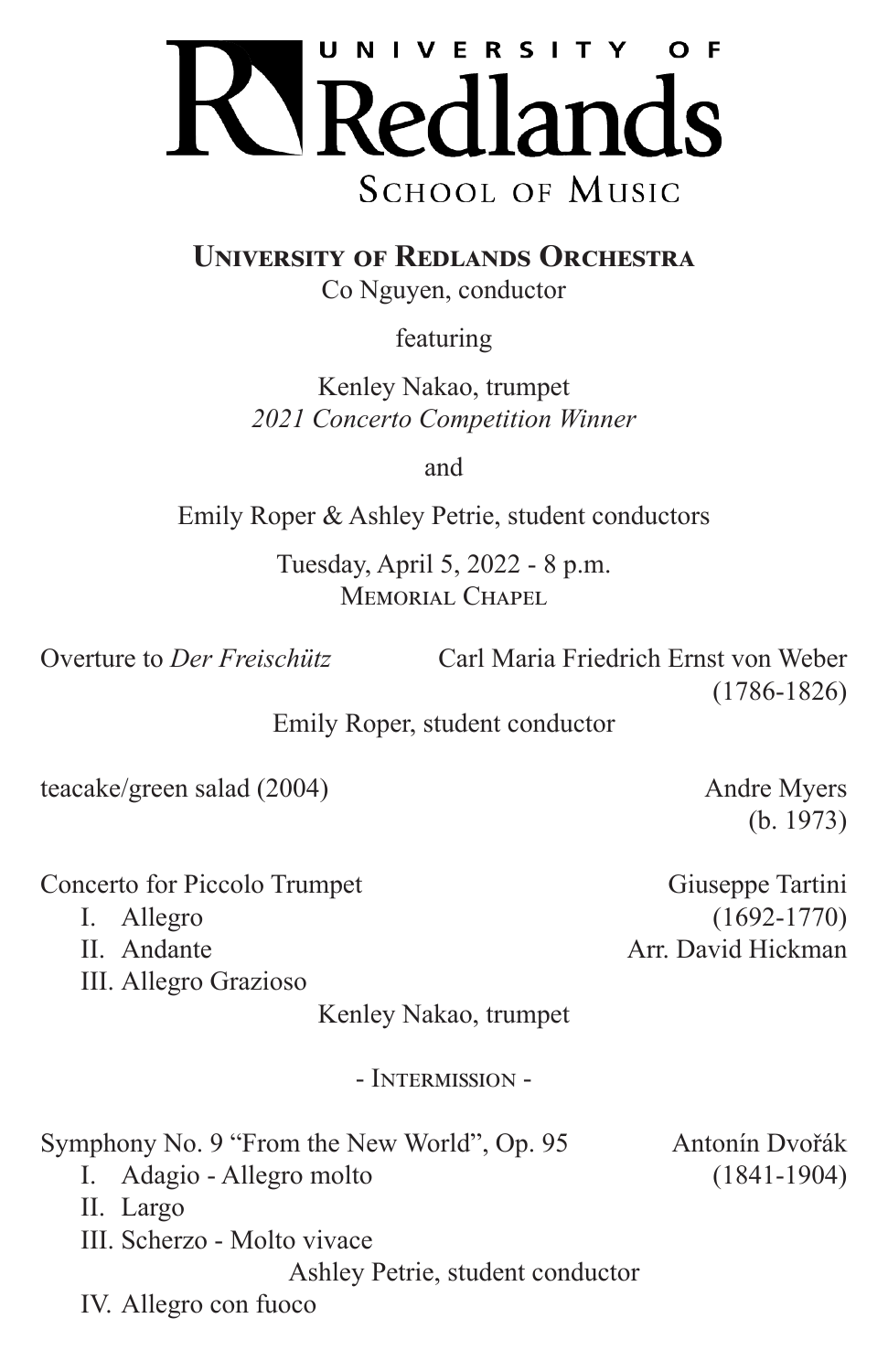### **Program Notes**

teacake/green salad (2004) Andre Myers

"My initial motivation for composing the piece was to lighten up. Much of my musical output in the six years that preceded this work was slow, lyrical, and cathartic. By contrast, I wanted to compose a work that was fast, rhythmic, and playful. I wanted a happy piece, like a little puppy, to keep me company for a while.

When I first set to work, I was thinking about the Ann Arbor Symphony Orchestra's ebullient conductor, Arie Lipsky, and the exuberance and shimmer he brings to Mozart. Emboldened by his work on the podium, this piece celebrates the intervals of the major and minor seventh, filtering my love of Baroque and Classical overture through asymmetrical rhythmic frameworks.

A word about the title: I am passionate about food. While I'm not a great cook, I absolutely love making salads, for there is little that makes me happier than a good salad. With this work, I have tried to make a musical salad of sorts: something crisp, light, bold, and maybe even nutritious! But *teacake/green salad* is also a meditation on the learning of language. It is often the case that, when one learns a foreign tongue, words for food come first—bread, banana, pear, plum. So what is the language I am learning with this composition? Perhaps the language of Joy."

- Andre Myers, March 2004, Ann Arbor, Michigan

#### **Biographies**

Andre Myers, composer

Andre Myers (b. 1973) is an artist and instructor of piano, composition and theory based in California's Inland Empire. He serves on the faculty at the University of Redlands School of Music, teaching composition, music theory, and electronic music. Intense and lyrical, his music mixes narrative drama, poetry, and meditations on color to create work that aspires to moments of honesty, poignancy, and depth. A native of Ann Arbor, Michigan, Andre has three times been commissioned by the Michigan Philharmonic Orchestra, where he served as composer-in-residence for the Philharmonic's CLASSical music outreach program. His second commission from the Philharmonic, a musical adaptation of Holling C. Holling's picture book *Paddle to the Sea*, has been performed regularly since 2005 as a part of the orchestra's "Koncert for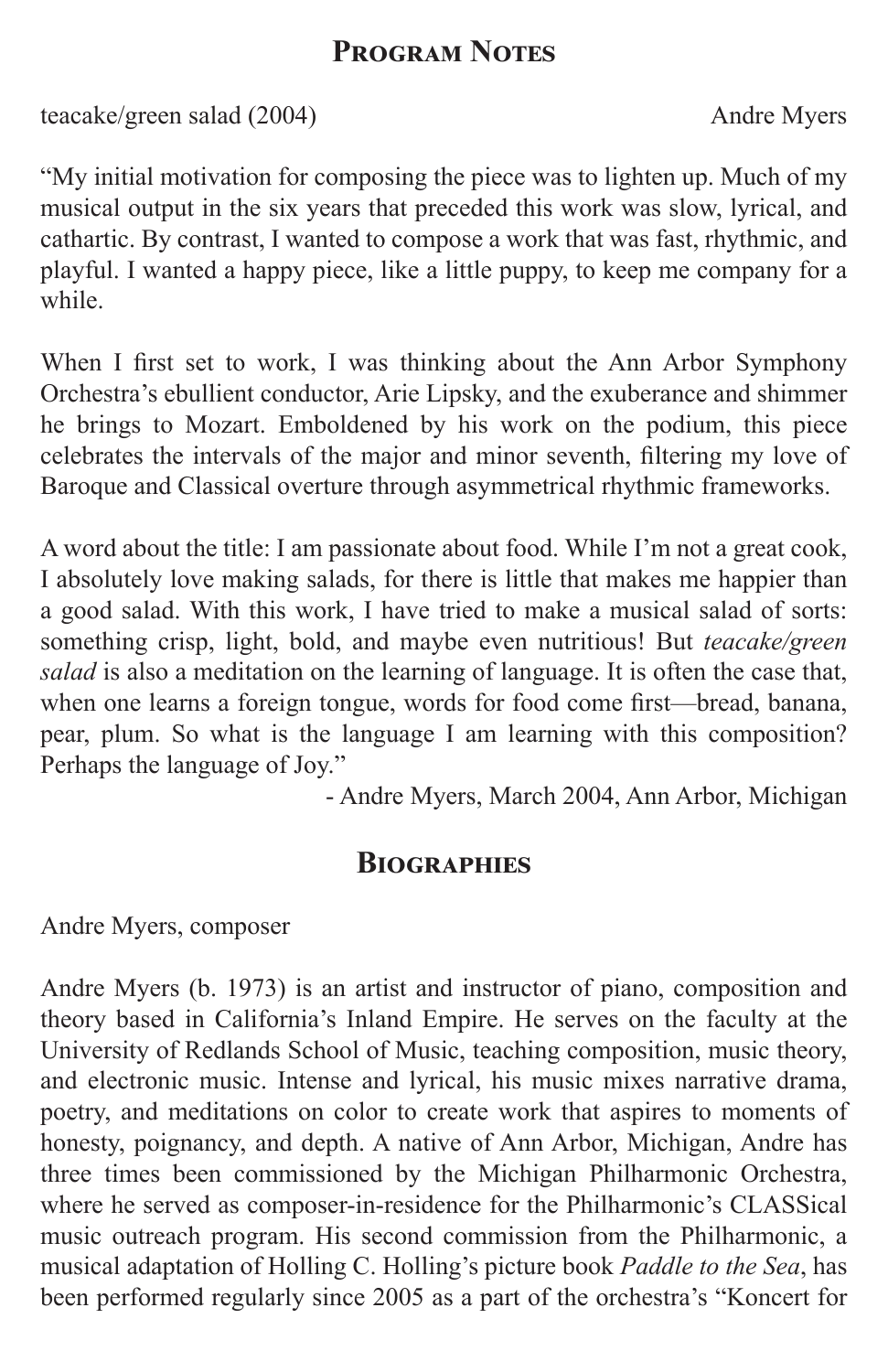Kids" series, and the composer has narrated the work for tens of thousands of school children.

Other recent commissions include *Partita for Solo Violin* for the celebrated Los Angeles Philharmonic violinist and MacArthur Fellow Vijay Gupta, *Cadenza & Aria* for international viola soloist Brett Deubner, and *Quilting: Poems of Countee Cullen* for the acclaimed countertenor Darryl Taylor and Orchestra Santa Monica. His piece *BOP!* for two flutes and piano, was selected for performance by the MAN Trio as a part of the group's collaboration with new music presenters Vox Novus, and received its premiere in November 2015 in Bosnia and Herzegovina.

Andre has composed for orchestra, choir, solo and chamber ensembles, as well as for theater and dance. His works have been featured at the Videmus $@25$ Academic Conference, performed by the symphony orchestras of Albany, Detroit, University of Michigan, Occidental/Cal-Tech, and Santa Monica, featured on Minnesota public radio, and presented in conferences across the United States and in Europe. Honors include the University of Michigan's Rackham Merit Fellowship and King Spirit Award, the inaugural awarding of the University of Michigan's Willis Patterson Medal, and an associate artist residency at the Atlantic Center for the Arts.

Andre received his B.Mus. in composition from the Eastman School of Music, and his M.Mus. and A.Mus.D. in composition from the University of Michigan. His principal teachers in composition were William Banfield, Warren Benson, Samuel Adler, Joseph Schwantner, David Liptak, Robert Morris, Bright Sheng, William Bolcom, Evan Chambers and Erik Santos. He has served on the faculty at Occidental College, University of Redlands, and Renaissance Arts Academy in Los Angeles. Andre currently lives in Redlands, California with his wife Andrea, their dogs Charlotte & Walter, and their cat, Jean-Paul.



Kenley Takeo Nakao, trumpet, *2021 Concerto Competition Winner*

Kenley is an engaging music performer and educator in the Southern California region. After completing a master's degree in trumpet performance from the University of Redlands School of Music in May 2021, where he studied with Dr. David Scott, he has since expanded his horizon

by participating in multiple music opportunities. He has explored music as a community-building tool and has managed to continue with a secondary master's degree in Wind Band Conducting, becoming the first virtual instrumental music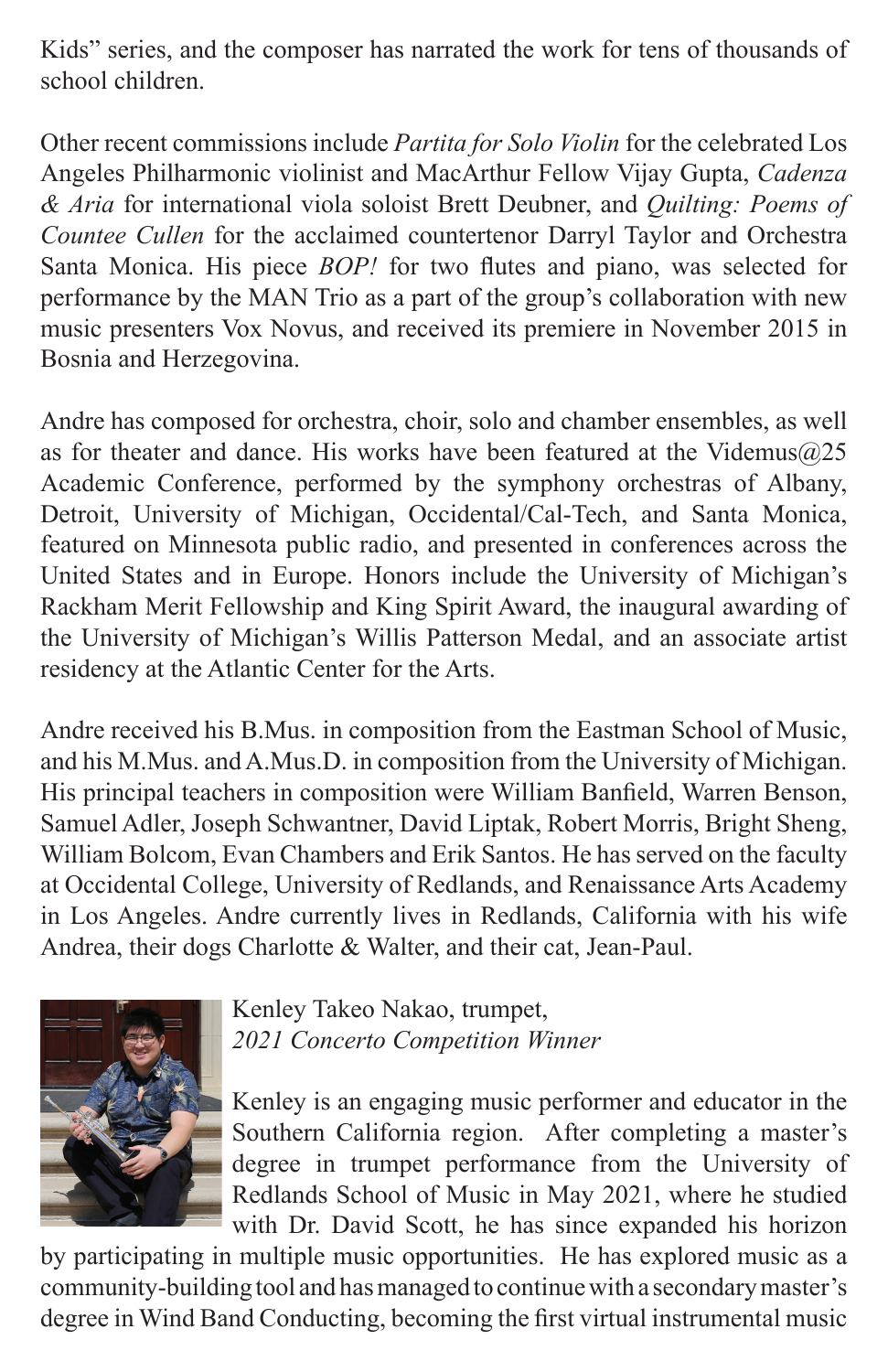instructor for Springs Charter Schools, being a trumpet faculty instructor with the Community School of Music and Arts, and has co-founded his own brass quintet "Citrus City Brass LLC".

During the pandemic, Kenley had to shift his in-person performing skills and knowledge, to a completely online platform. The pandemic has put a halt on multiple music events and has since been a major learning curve in how we conduct music. There have been countless hours and days where many musicians practiced, performed, and learned from their homes to continue the craft of music.

Before attending the University of Redlands in August 2019, Kenley completed his undergraduate degree at the University of Northern Colorado in Instrumental Music Education K-12 Licensure, where he had studied with Dr. Mark Montemayor, Dr. Nancy Glen, Dr. John Adler, Mark Israel, and Philip Hembree. He has had multiple great performing and educational opportunities in the Northern Colorado region. One of them being a Co-founder of his first brass quintet "Bear Brass" of Northern Colorado.

While Kenley is not performing music, teaching his music students, and operating a business, he goes on multiple adventures during his free time. On his off season, he is usually back on Maui Hawaii where he was born and raised. Spending time with family, going to the beach, outdoor adventures, and relaxing are some of the few things that he enjoys.

"I just want to personally thank you for attending tonight's orchestra concert, as I "attempt" to play Tartini's *Concerto in D* on piccolo trumpet. May music continue onward!"  $-$  Kenley Nakao

## **Redlands Symphony Association Acknowledgement**

The University of Redlands School of Music is deeply grateful for the generous contribution the Redlands Symphony Association has made to the University of Redlands Symphony Orchestra. We have experienced unprecedented budget cuts to our ensemble budgets over the past two years, and the additional funds provided to the orchestra will ensure our students continue to have a rewarding musical experience under the baton of Maestra Nguyen. We are grateful for the strong partnership have with the Redlands Symphony and the School of Music!

> **For a complete calendar of School of Music events visit** www.redlands.edu/music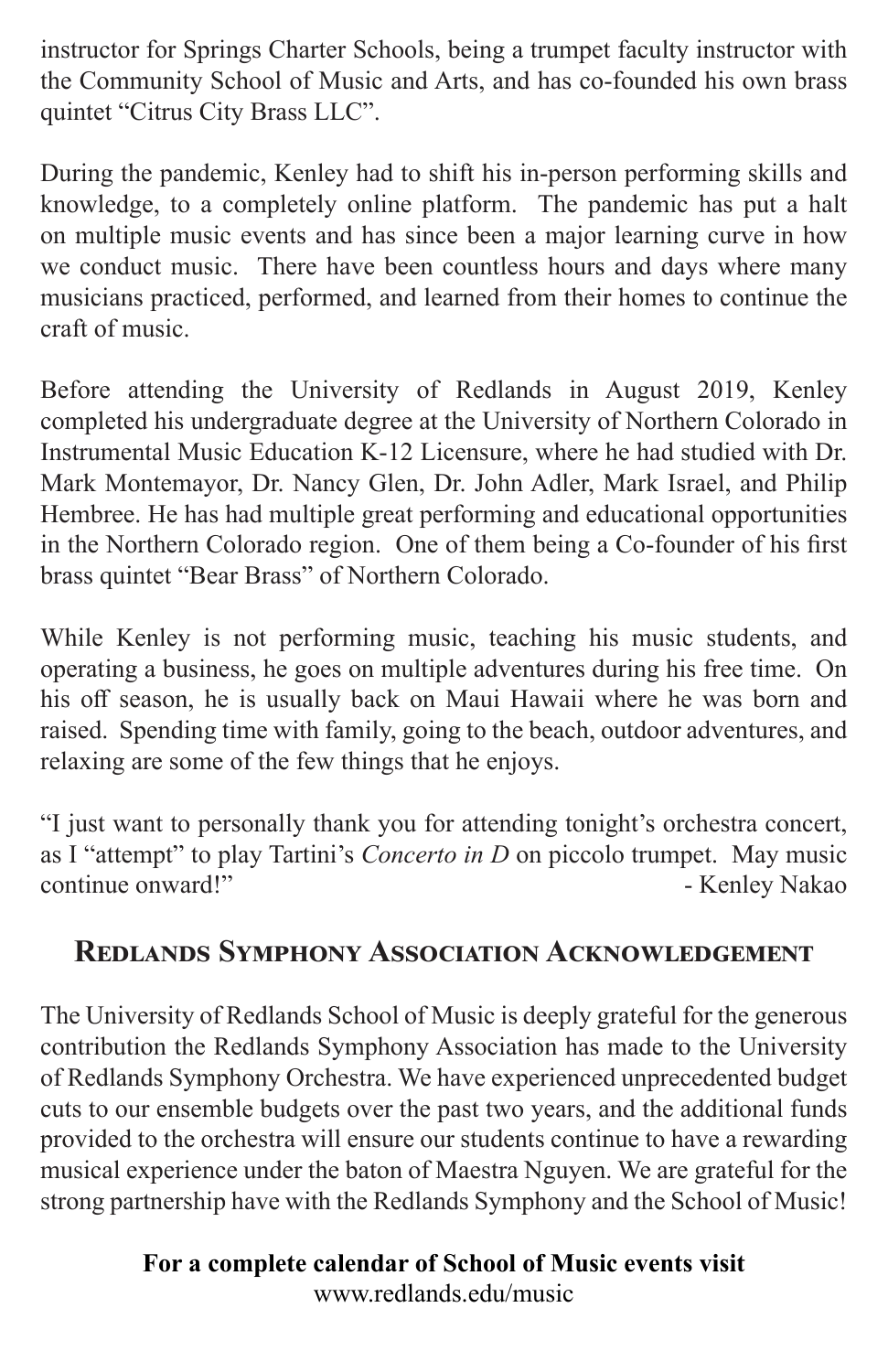### **University of Redlands Orchestra**

FIRST VIOLIN

Austin Charles-Marcel, concertmaster Jace Elliot, co-concertmaster Sophia Huang Leslie Gonzalez Emma Sandbothe Steve Huber Armen Mangasaryan

VIOLA Megan Susuico-Scott, principal Vincent Francis Lillian Guthrie James Dong Eric Lea Dae Kwon

FLUTE Christian Hillis, principal Christopher Figueroa, co-principal and 2nd flute Paige Scalise, 2nd flute (Weber)

OBOE Brooke Braden, principal Kaitlyn Dennis Cat Cantrell, english horn

CLARINET Jose Becerra, principal Andrew Espinosa

BASSOON Katherine Hartman, principal Paul Curtis

**PERCUSSION** Tim Laguna, principal Matthew Tashima Aidan Conley

SECOND VIOLIN Wendy Lai, principal Emmanuel Louis Panganiban Ramiro Tapia Celeste Ramos Sasha Chandler Alexander Knecht

CELLO Anne Ragni, principal Jessica Ball Abigail Rodriguez Stephanie Shen Bertani Dawn

**BASS** Fatima Baeza, principal Dakota Otis Scott Worthington

**HORN** Brett Logbeck, principal Sarah Rodnick, co-principal Sydney Horst Gloria Aranda Jezreel Sanchez

TRUMPET Hannah Gaugush, principal Angel Rivas Jonathan Hathaway

**TROMBONE** Ernest Lopez, principal Timothy Makieve Michael Medina-Castillo Thomas Francis, bass trombone

**TUBA** Brian Linares

PIANO Hanako Duffie